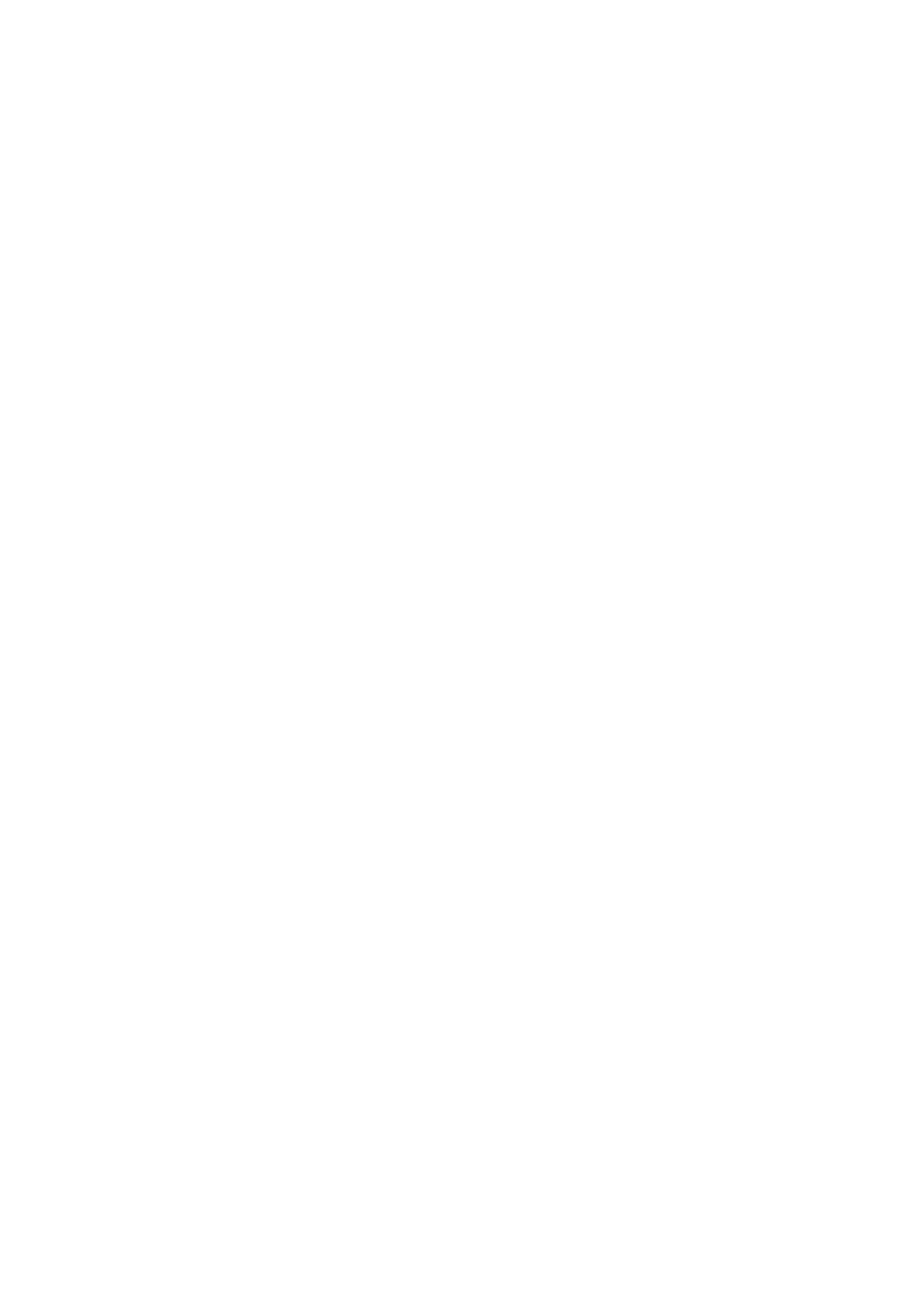

## **POLICY: COMPLAINTS AND COMPLIMENTS**

All reference to 'we', 'our' or 'us' in this Policy should be read as meaning Sandbourne Housing Association.

#### **1. Purpose and aim of the Policy**

- 1.1 This Policy is part of our overall approach to achieving excellence and high levels of customer satisfaction in all that we do. We accept that sometimes things go wrong and people may wish to make a complaint. We want to put things right that have gone wrong and to ensure easy access to our complaints procedure.
- 1.2 We view complaints as a positive opportunity to improve our services. We review all complaints received to see where we might need to change our policies, procedures and practices. We will also let all residents know how complaints received influenced any changes we make as a result.
- 1.3 The policy and procedure aims to help resolve the dissatisfaction of people about a service they have received or expected to receive. It is based around the following principles that:
	- (a) the Policy and procedure is customer centred, fair, transparent, well publicised and easily accessible along with information and guidance leaflets being available
	- (b) wherever appropriate, complaints are dealt with in the first instance by the person who provided the service
	- (c) we treat complaints seriously and use them to develop service improvements
	- (d) we keep complainants informed and, if no satisfactory solution can be found, tell them why and advise of other avenues that may be available
	- (e) it is possible for someone else to complain on behalf of a complainant, with their agreement and that person will be kept informed about the progress of the complaint in accordance with the complainant's wishes.

## **2. Our approach to complaints**

2.1 We welcome all feedback, including complaints, from anyone who is affected by a decision or action taken by us including: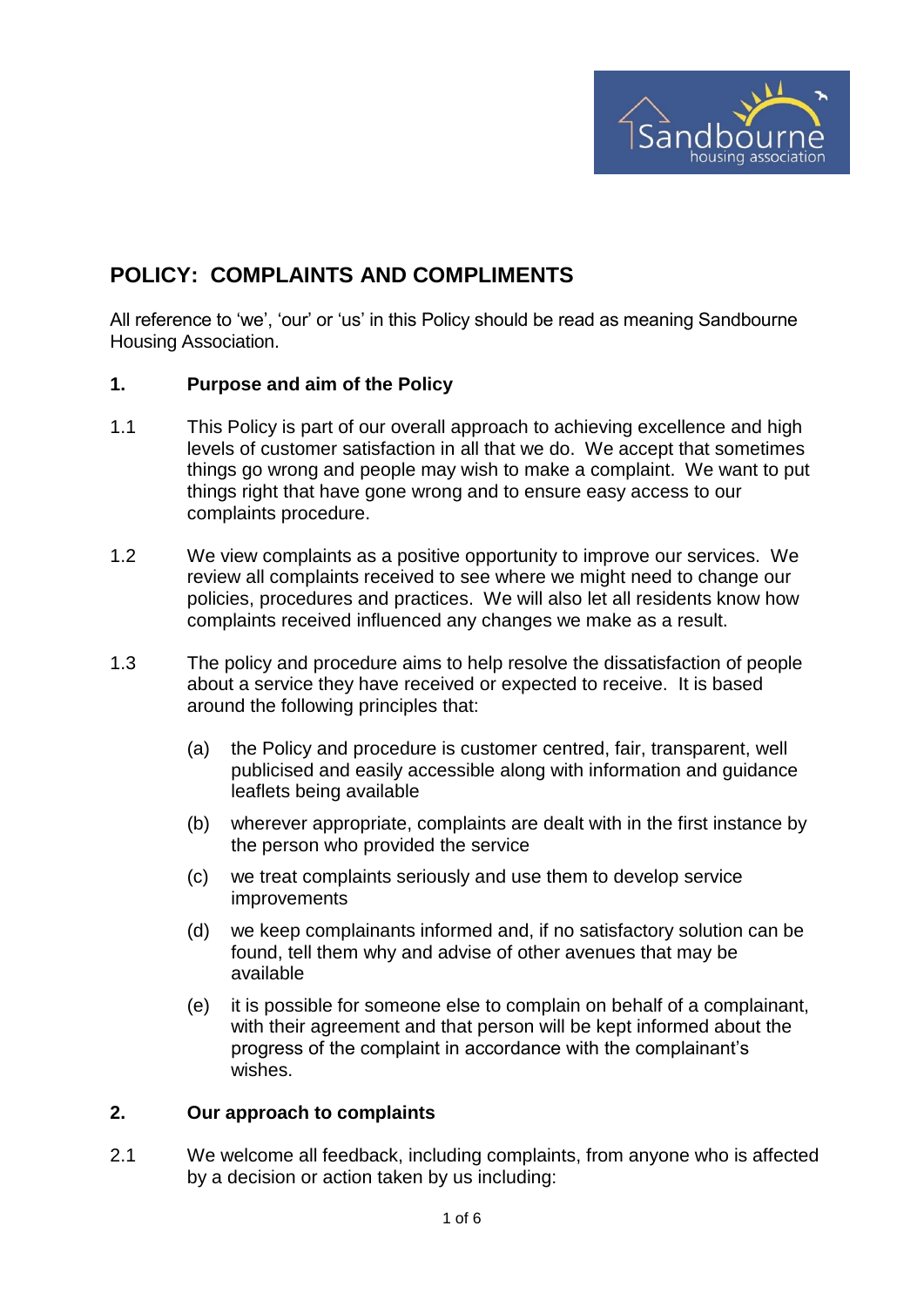- (a) residents of our homes
- (b) former residents
- (c) anyone receiving a service provided by us
- (d) applicants for housing
- (e) neighbours of our properties
- (f) contractors, consultants and suppliers
- (g) applicants for employment
- (h) other stakeholders
- (i) anyone else who, with their permission, represents our customers.
- 2.2 If we make a mistake, we will try to take some practical action to put things right. We will ask the complainant to suggest what they would like us to do. We may decide that one or more of the following should be done to put things right:
	- (a) apologise;
	- (b) provide or change a service to the customer;
	- (c) provide an explanation or information to the customer;
	- (d) review customer literature (leaflets, poster and so on);
	- (e) review a policy or procedure;
	- (f) take action or enforce a decision;
	- (g) arrange training or guidance for employees;
	- (h) pay compensation;
	- (i) offer independent mediation at any stage of the complaints process.

## **3. What is a complaint?**

For residents we have adopted the Housing Ombudsman definition of a complaint which is an expression of dissatisfaction, however made, about the standard of service, actions or lack of action by the organisation, its own staff, or those acting on its behalf, affecting an individual resident or group of residents

We will apply the same definition to other groups or individuals [see 2.1 (b) – (i) above] and for the purposes of this policy treat them in the same way that we treat residents.

#### 3.1 Some things are not complaints, for example:

- (a) service requests, for example asking for something to be repaired;
- (b) anonymous letters, although these may be investigated if they are a cause for concern;
- (c) reports of neighbour nuisance or disputes between neighbours. These are dealt with through our Anti-Social Behaviour Policy;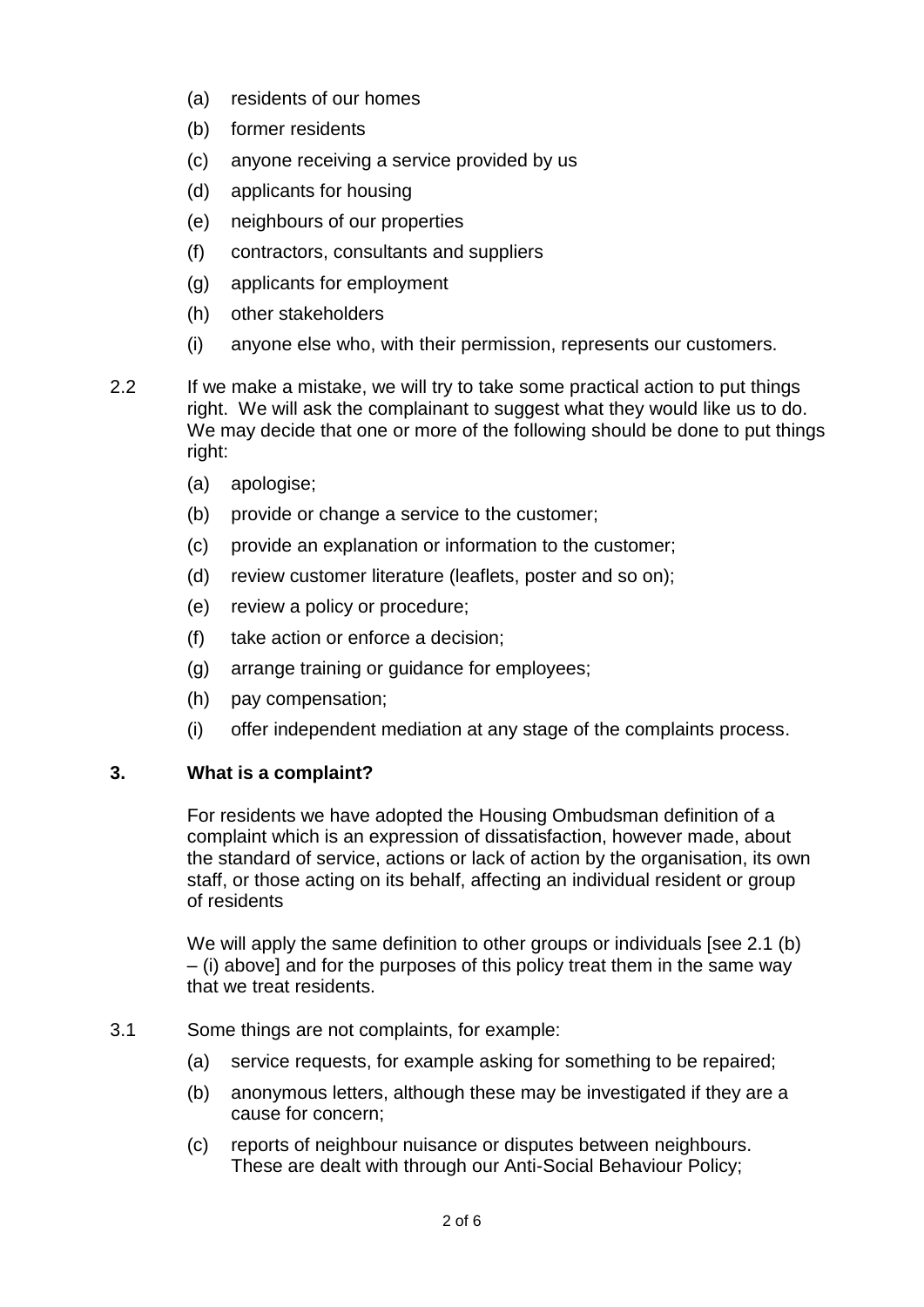- (d) a complaint about a service where we have no responsibility, such as local authority nomination procedures;
- (e) a claim for damages that should be handled as an insurance claim.
- 3.2 Some complaints fall outside this Policy:
	- (a) any matter where an appeal body or tribunal has been set up to deal with the issue;
	- (b) matters which are subject to civil or criminal court proceedings;
	- (c) complaints that have already been before a court or tribunal;
	- (d) any complaints about a legally determined policy.
- 3.3 We will not investigate complaints about issues that date back more than 12 months.
- 3.4 We might deal with a complaint differently if there are exceptional circumstances. It may be decided to omit stages of the complaints procedure, for example if a complaint is considered to be vexatious, pursued unreasonably, or is about a factual matter over which we have no discretion for management reasons. The Chief Executive or a Board member, who is not personally involved in the complaint, will make the decision to deviate from the standard procedure. The reasons for doing so will be fully documented and explained to the complainant.
- 3.5 We make no distinction between formal and informal complaints. All feedback will be recorded and will help us continuously to improve our services.

#### **4. Terms of reference**

- 4.1 The Regulator of Social Housing, which is responsible for the regulation of social housing providers, requires housing associations to maintain the good reputation of the sector, foster positive relations with stakeholders and conduct business accessibly and transparently – all of which are relevant in terms of managing and handling complaints.
- 4.2 We are a member of the Housing Ombudsman Service.

#### **5. How we will deal with your complaint**

5.1 When you approach any of our staff with a complaint and they will do their best to sort things out straight away. If the nature of the complaint is such that it cannot be resolved immediately, we will tell you what we will do to sort it out and how long it should take to resolve. Complaints do not need to be put in writing but they will be noted and a written acknowledgement setting out our understanding of your complaint will normally be sent to you normally within five working days.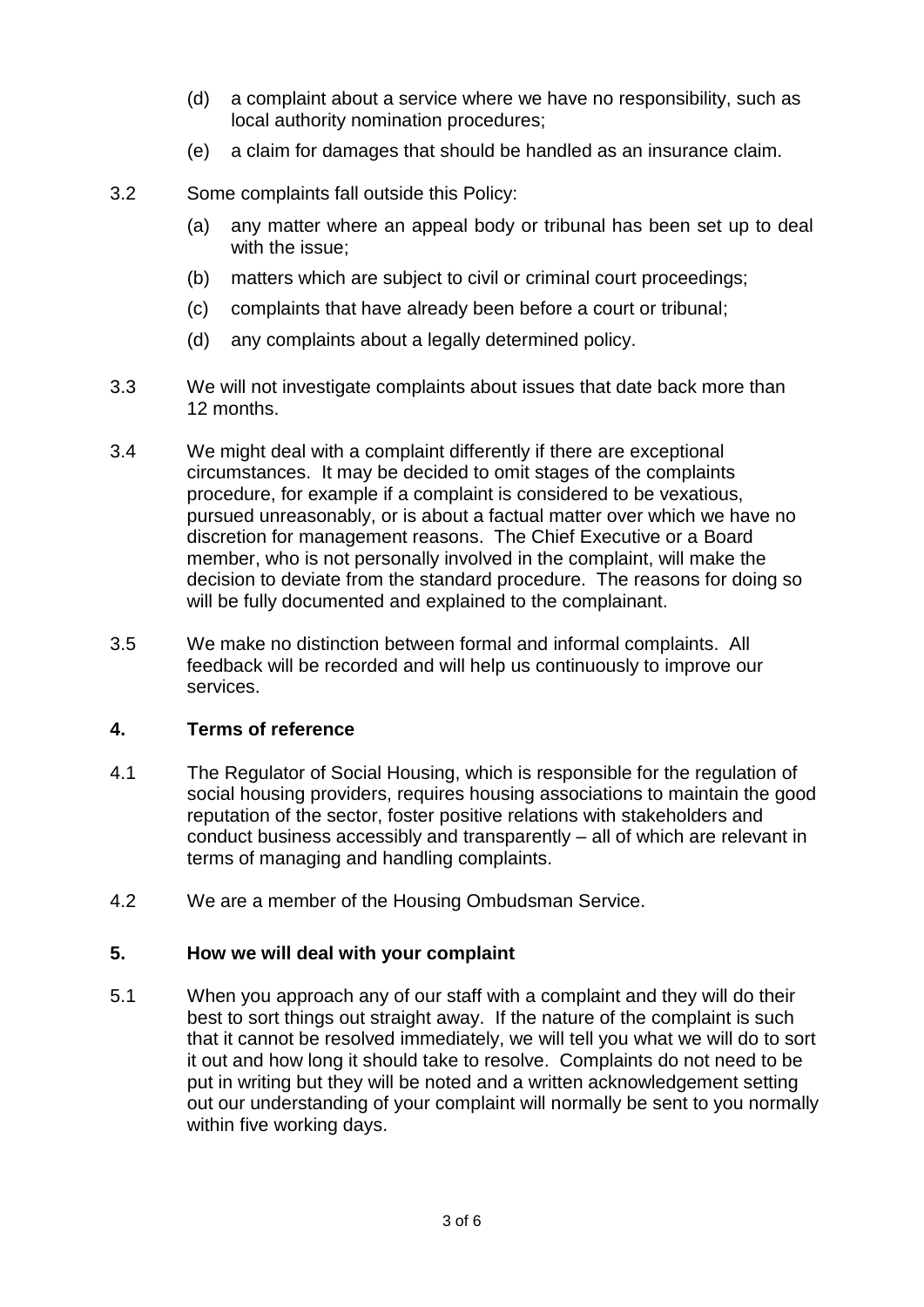The Head of Housing has oversight responsibility for complaints to ensure that responses are provided within the specified timescales and in accordance with Sandbourne's policies and procedures.

- 5.2 We have a three stage complaints procedure and our service standards are as follows:
- 5.2.1 **Stage 1** We want to resolve complaints on the spot, whenever possible, but sometimes the nature of the complaint might mean that we cannot. In such cases, we will take ownership of the issue as a Stage 1 complaint and attempt to resolve the matter. We will acknowledge and log your complaint within 5 days of receiving it and will write to you with the outcome, normally within ten working days. If more time is needed, we will let you know the reasons for the delay and will keep you informed if our investigation needs to take longer or if it needs to be handled differently. This applies to all stages of our complaints process.
- 5.2.2 **Stage 2** If you feel that our Stage 1 response has not resolved your complaint, you can ask for the issue to be considered by a senior manager as a Stage 2 complaint. They will then:
	- (a) check that the Stage 1 procedure has been completed;
	- (b) review, with the person who dealt with your initial approach, the reasons for their response;
	- (c) consider the issues afresh for themselves;
	- (d) decide upon the findings in the light of these considerations; and
	- (e) write to you within ten working days setting out their findings.

#### 5.2.3 **Stage 3 – If, following the outcome of Stage 2, you remain dissatisfied you can ask** for your complaint to be referred to our Complaints Panel if:

- You feel that the decision is based on inaccurate facts that could change our decision
- You have new and relevant information that was not previously available that could change our decision
- We overlooked or misunderstood parts of the complaint or did not take account of relevant information, which could impact the decision
- You believe that there is evidence that you have not been treated fairly, or in line with a policy or procedure.
- 5.2.4 If you feel that you would qualify for a Stage 3 Complaints Panel, you must set out your concerns to the Chief Executive within 28 days of the Stage 2 response date.

Sandbourne reserves the right to turn down a request for a Stage 3 Complaints Panel in circumstances where: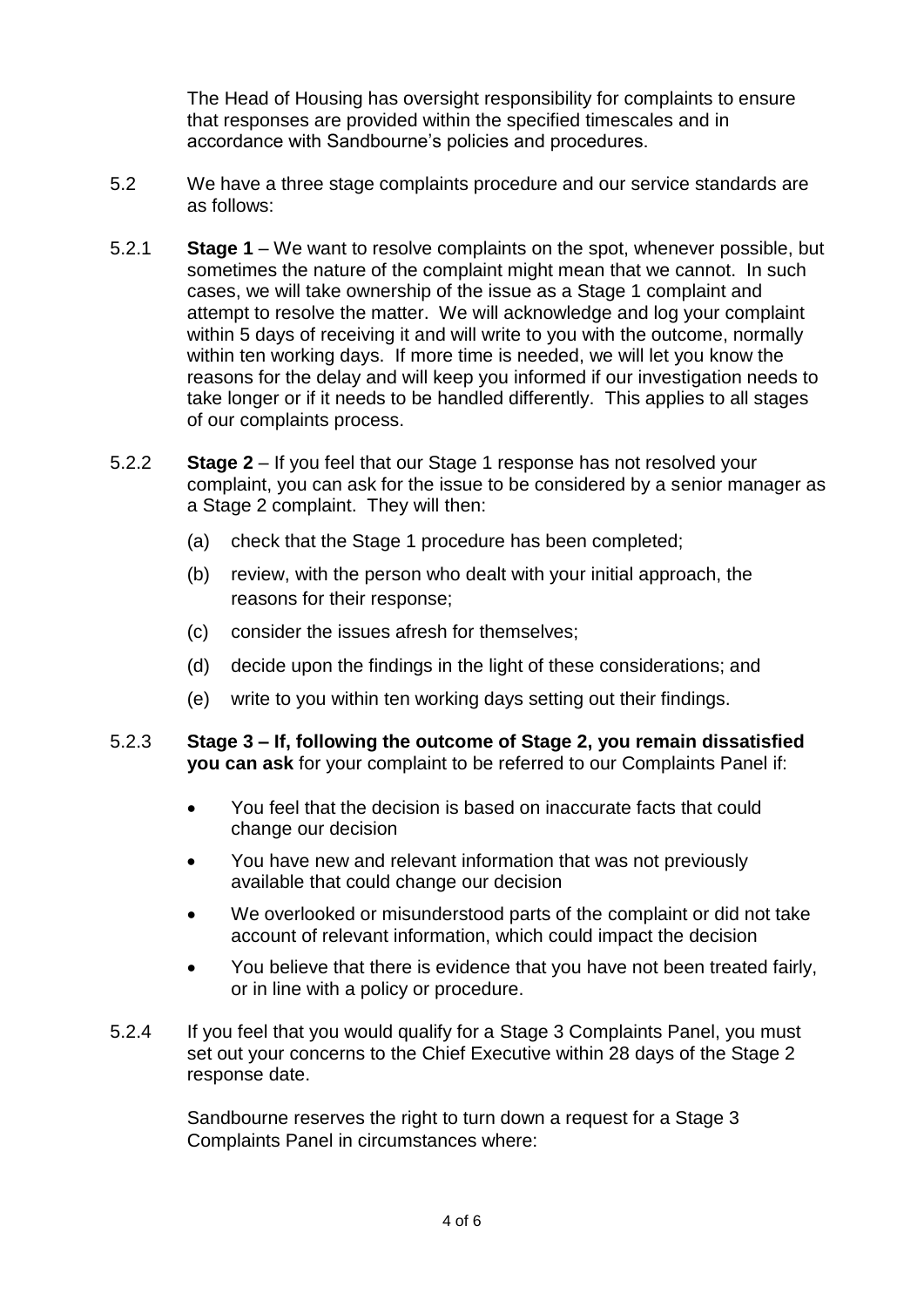- You have not provided any new evidence to support your request
- The points you raise have already been considered at Stage 2
- The points you raise would not lead to a change in the outcome of the findings at Stage 2.
- 5.2.5 The Panel will consist of two Board members and when, in our opinion, possible and reasonable, an independent assessor. We will invite you, and/or your chosen representative to attend the Panel meeting at a mutually convenient date and time, though you do not have to attend if you would prefer not to.
- 5.2.6 We will ask you to let us know why you remain dissatisfied and what you feel we should do to put things right. The Panel will review the actions taken by our staff in dealing with your complaint at Stages 1 and 2 and will carefully consider your representations. The Panel will send you a detailed response, within ten working days of the meeting, which will contain sufficient information to show that your complaint has been fully investigated. This will be our final response to you under our complaints procedure.
- 5.3 If your complaint is upheld (ie the outcome of the review finds in your favour), you will receive an apology and, where appropriate, be given details of any action that we will take to remedy the situation or at least put things right for the future.
- 5.4 If your complaint is partially upheld (ie the outcome of the review finds in your favour, in part), you will receive an apology and explanation and, where appropriate, be given details of any action that we will take to remedy the situation, or at least put things right for the future.
- 5.5 If your complaint is not upheld (ie the outcome of the review does not find in your favour) you will be given an explanation. You will be given details of your right to complain to the Housing Ombudsman Service (there is no local designated person or democratic filter arrangement in place) if you remain unhappy with the outcome or the way your complaint has been handled.
- 5.6 At any stage of the process, independent mediation may be offered, where appropriate. The role of the mediator is to help both parties reach a solution to their problem and to arrive at an outcome that both are happy to accept.
- 5.7 Following the resolution of any complaint, we will ask you for your comments on how your complaint was handled.
- 5.8 We will inform residents on a regular basis, in our newsletter (without identifying you), of the nature of the complaints we have received and what we have done as a result.

## **6. Compliments**

6.1 Residents or other users of our services may wish to compliment us, or they may wish to comment positively on aspects of services received.